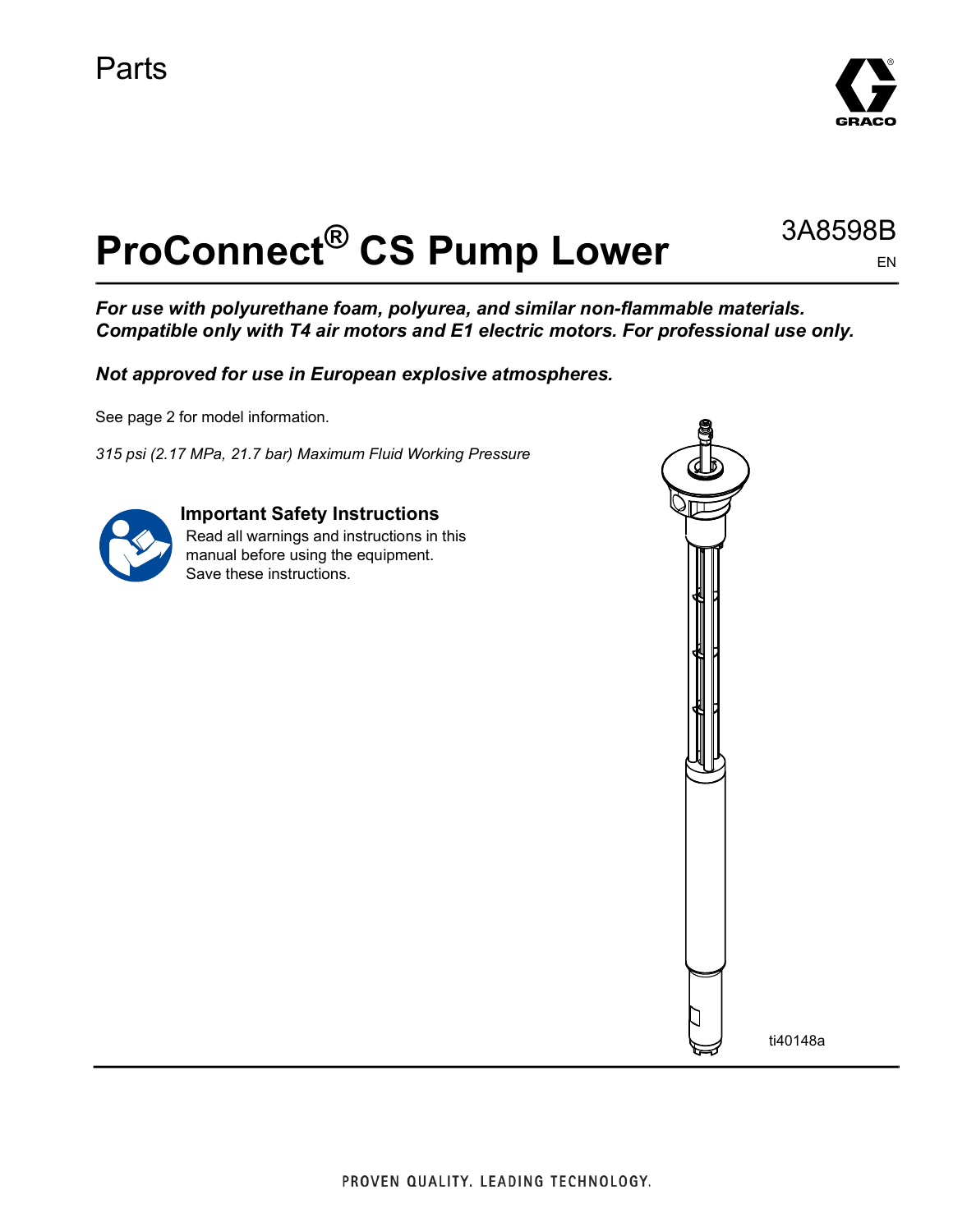# **Contents**

| Typical Installation for Multiple Pump Lowers 3 |  |
|-------------------------------------------------|--|
|                                                 |  |
|                                                 |  |
|                                                 |  |
|                                                 |  |

| Technical Specifications 9 |  |
|----------------------------|--|
| Recycling and Disposal 9   |  |
| End of Product Life9       |  |
| California Proposition 659 |  |
| Graco Standard Warranty10  |  |
|                            |  |

# <span id="page-1-0"></span>**Related Manuals**

| Manual in<br><b>English</b> | <b>Description</b>                                   |  |
|-----------------------------|------------------------------------------------------|--|
| 3A8502                      | <b>T4 Pneumatic Transfer Pump - Repair and Parts</b> |  |
| 3A8503                      | E1 Electric Transfer Pumps - Repair and Parts        |  |

### <span id="page-1-1"></span>**Models**

| Part   | <b>Pump Material</b> |  |
|--------|----------------------|--|
| 273295 | Carbon Steel         |  |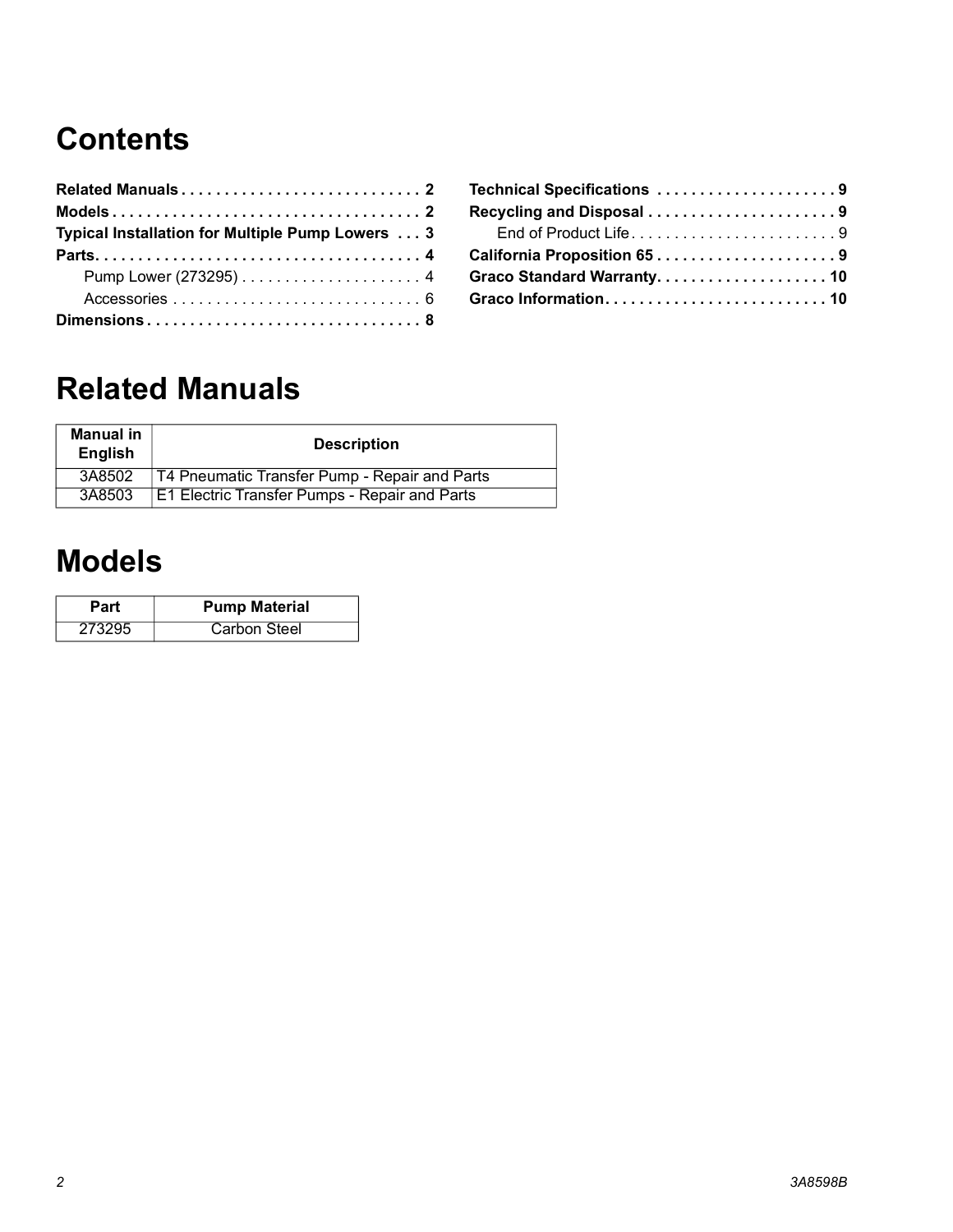### <span id="page-2-0"></span>**Typical Installation for Multiple Pump Lowers**



#### **To Proportioner**



#### **Ref. Description**

- AE Fluid Drain Pump Lower<br>AH Grounded Fluid Hose
- Grounded Fluid Hose
- AP ProConnect Pump Lower
- ML Multiple Pump Lowers Fluid Kit
- RT Return Tube Kit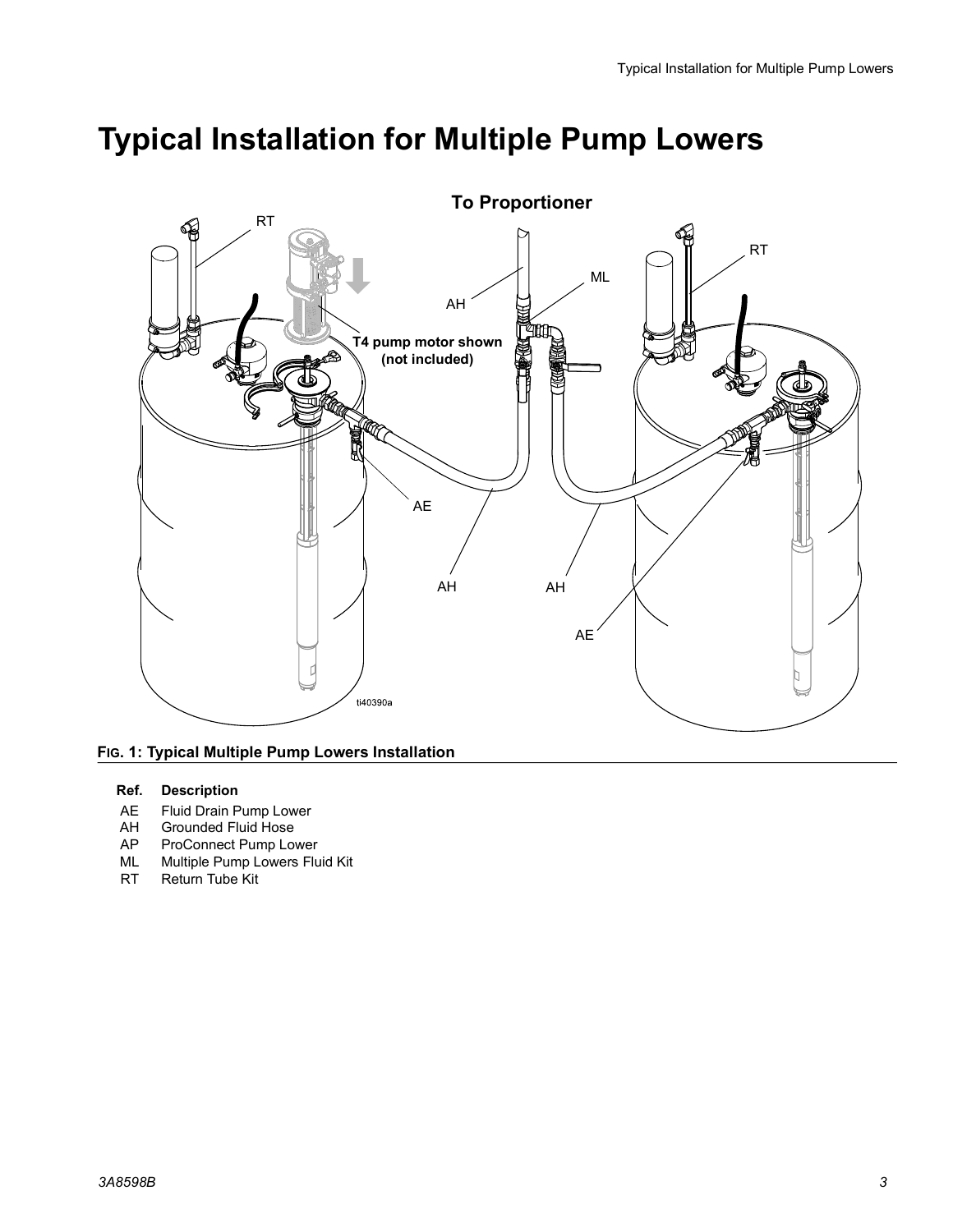# <span id="page-3-0"></span>**Parts**

### <span id="page-3-1"></span>**Pump Lower (273295)**

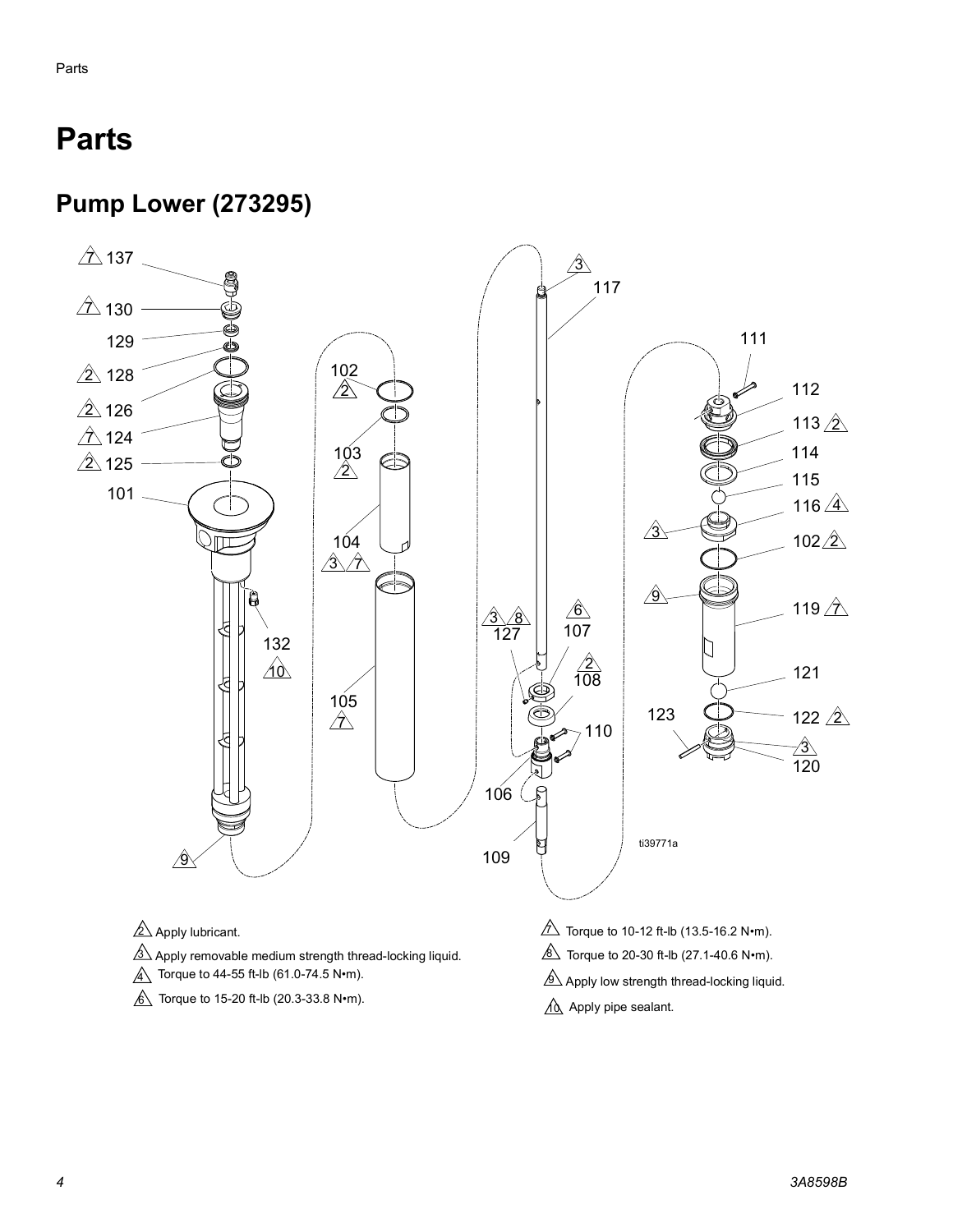#### **Pump Lower (273295) Parts List**

|                  |                                                                                                                                                                                 |                               |      | Ref. Part    |                                                                                                                                                                                                                                                                                                                                                                                                                                                                            | <b>Description</b>                                  | Qty. |
|------------------|---------------------------------------------------------------------------------------------------------------------------------------------------------------------------------|-------------------------------|------|--------------|----------------------------------------------------------------------------------------------------------------------------------------------------------------------------------------------------------------------------------------------------------------------------------------------------------------------------------------------------------------------------------------------------------------------------------------------------------------------------|-----------------------------------------------------|------|
| Ref. Part        |                                                                                                                                                                                 | <b>Description</b>            | Qty. | 120          | 24T262                                                                                                                                                                                                                                                                                                                                                                                                                                                                     | VALVE, intake                                       |      |
| 101              | $\frac{1}{2} \frac{1}{2} \frac{1}{2} \frac{1}{2} \frac{1}{2} \frac{1}{2} \frac{1}{2} \frac{1}{2} \frac{1}{2} \frac{1}{2}$                                                       | BODY, pump                    |      |              | 121‡ 101917                                                                                                                                                                                                                                                                                                                                                                                                                                                                | BALL, bearing, .875 dia. 304 ss                     |      |
|                  | 102‡ 106258                                                                                                                                                                     | PACKING, o-ring               |      |              | 122‡ 103414                                                                                                                                                                                                                                                                                                                                                                                                                                                                | PACKING, o-ring                                     |      |
|                  | 103‡ 113944                                                                                                                                                                     | PACKING, o-ring               |      |              | 123‡ 164250                                                                                                                                                                                                                                                                                                                                                                                                                                                                | PIN, ball stop                                      |      |
| 104              | 18A413                                                                                                                                                                          | TUBE, inner fluid, short      |      |              |                                                                                                                                                                                                                                                                                                                                                                                                                                                                            |                                                     |      |
| 105              | 18A411                                                                                                                                                                          | TUBE, outer fluid, short      |      |              | 124 -----                                                                                                                                                                                                                                                                                                                                                                                                                                                                  | FLANGE, mounting                                    |      |
| 106              | 17R427                                                                                                                                                                          | PISTON, upper fluid           |      |              | 125‡ 127315                                                                                                                                                                                                                                                                                                                                                                                                                                                                | O-RING, #118, fx75                                  |      |
| 107              | 17R291                                                                                                                                                                          | COLLAR, retaining             |      |              | $126+ - - - -$                                                                                                                                                                                                                                                                                                                                                                                                                                                             | O-RING                                              |      |
|                  | 108‡ 15J562                                                                                                                                                                     |                               |      |              | 127 101194                                                                                                                                                                                                                                                                                                                                                                                                                                                                 | SCREW, set                                          |      |
|                  |                                                                                                                                                                                 | PACKING, piston cup           |      |              | 128† -----                                                                                                                                                                                                                                                                                                                                                                                                                                                                 | PACKING, u-cup                                      |      |
| 109              | 18A415                                                                                                                                                                          | PISTON, lower, connecting rod |      |              | $129$ + $- - - -$                                                                                                                                                                                                                                                                                                                                                                                                                                                          | <b>BUSHING, piston</b>                              |      |
|                  | 110‡ 120294                                                                                                                                                                     | PIN, clevis, 3/16 dia. x 1    | 2    |              | $130 - - - -$                                                                                                                                                                                                                                                                                                                                                                                                                                                              | RETAINER, bushing                                   |      |
|                  | 111‡ 120295                                                                                                                                                                     | PIN, clevis, 3/16 dia. x 1.5  |      | 132          | 26D007                                                                                                                                                                                                                                                                                                                                                                                                                                                                     | VALVE, relief                                       |      |
| 112 <sup>2</sup> | 17R293                                                                                                                                                                          | HOUSING, piston               |      | 137          | $\frac{1}{2} \left( \frac{1}{2} \right) \left( \frac{1}{2} \right) \left( \frac{1}{2} \right) \left( \frac{1}{2} \right) \left( \frac{1}{2} \right) \left( \frac{1}{2} \right) \left( \frac{1}{2} \right) \left( \frac{1}{2} \right) \left( \frac{1}{2} \right) \left( \frac{1}{2} \right) \left( \frac{1}{2} \right) \left( \frac{1}{2} \right) \left( \frac{1}{2} \right) \left( \frac{1}{2} \right) \left( \frac{1}{2} \right) \left( \frac{1}{2} \right) \left( \frac$ | ADAPTER, ball screw                                 |      |
|                  | 113‡ 15J565                                                                                                                                                                     | PACKING, u-cup                |      |              |                                                                                                                                                                                                                                                                                                                                                                                                                                                                            |                                                     |      |
|                  | 114‡ 15J566                                                                                                                                                                     | RING, wear                    |      |              |                                                                                                                                                                                                                                                                                                                                                                                                                                                                            | † Parts included in upper seal kit 26D224 (purchase |      |
|                  | 115‡ 103462                                                                                                                                                                     | <b>BALL, sst, 715</b>         |      | separately). |                                                                                                                                                                                                                                                                                                                                                                                                                                                                            |                                                     |      |
| 116              | $\omega_{\rm c}$ and $\omega_{\rm c}$ and $\omega_{\rm c}$                                                                                                                      | VALVE, piston                 |      |              |                                                                                                                                                                                                                                                                                                                                                                                                                                                                            | ± Parts included in lower seal kit 26D225 (purchase |      |
| 117              | $\frac{1}{2} \left( \frac{1}{2} \right) \left( \frac{1}{2} \right) \left( \frac{1}{2} \right) \left( \frac{1}{2} \right) \left( \frac{1}{2} \right) \left( \frac{1}{2} \right)$ | PISTON, upper, connecting rod |      | separately). |                                                                                                                                                                                                                                                                                                                                                                                                                                                                            |                                                     |      |
| 119              | 18A409                                                                                                                                                                          | TUBE, lower intake, short     |      |              |                                                                                                                                                                                                                                                                                                                                                                                                                                                                            |                                                     |      |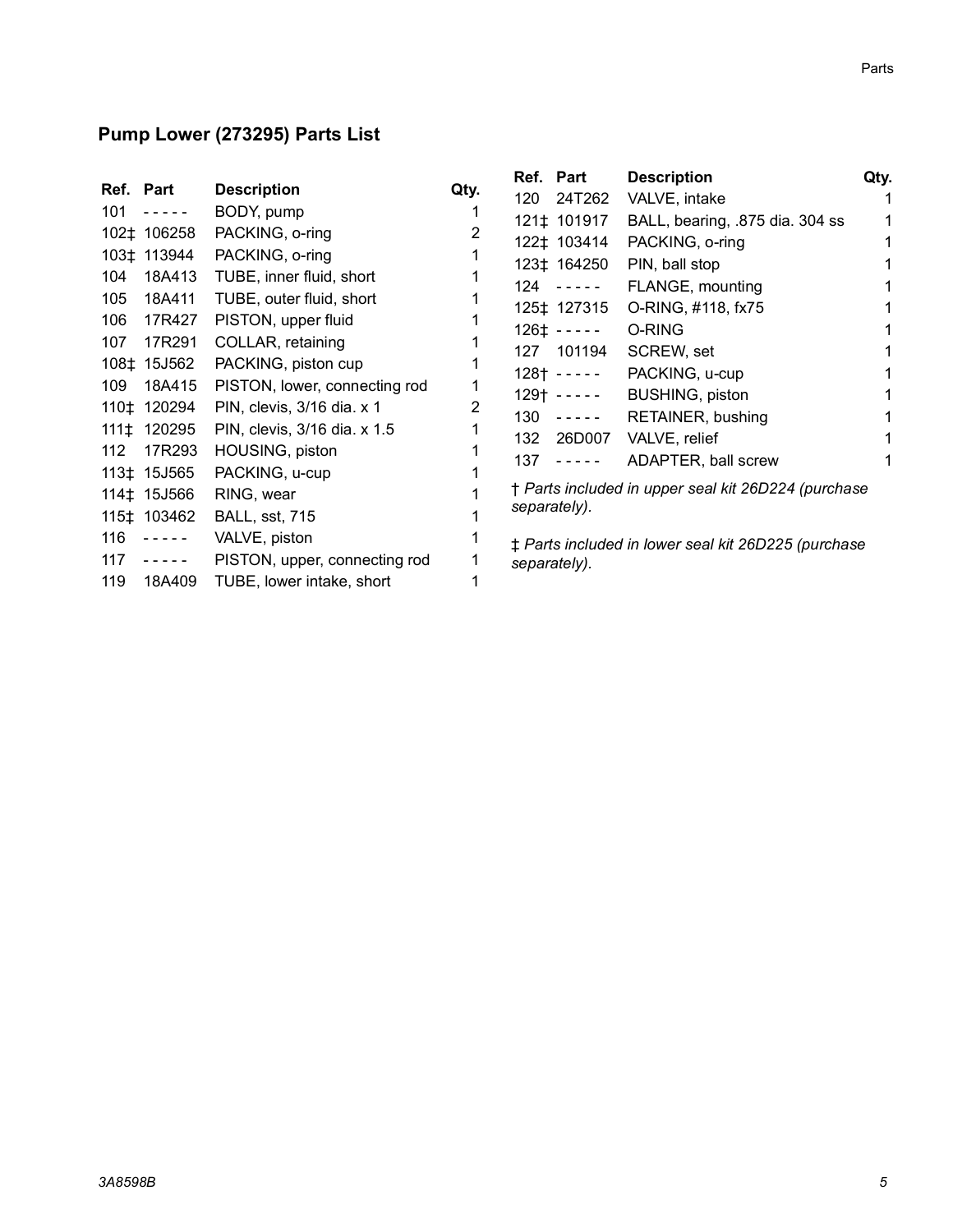### <span id="page-5-0"></span>**Accessories**

To ensure maximum pump performance, make sure all accessories are properly sized to meet your system requirements.

#### **Fluid Line**

**Fluid drain valve (AE):** Required in your system to relieve fluid pressure in the fluid supply lines. Install the drain valve so that it points down and the handle points up when the valve is opened.

### **Fluid Drain Valve (not included)**

*Maximum Working Pressure: 500 psi (3.5 MPa, 35 bar)*

#### **Part Description City.**

- 208630 VALVE, ball; 1/2 npt(m) x 3/8 npt(f) for non-corrosive fluids; carbon steel and PTFE
- 237534 VALVE, ball; 3/8 npt(m) x 3/8 npt(f) for corrosive fluids; SST and PTFE



#### **Clamp (not included)**

| <b>Part</b> | <b>Description</b> | Qty. |
|-------------|--------------------|------|
|             | 510490 CLAMP, pump |      |





1

1

#### **Bung Adapter Kit (not included)**

| Part          | <b>Description</b> | Qty. |
|---------------|--------------------|------|
| $- - - - - -$ |                    |      |

25B395 KIT, adapter, bung 1



#### **Multiple Lower Fluid Kit (not included)**

|                | Ref. Part | <b>Description</b>               | Qty. |
|----------------|-----------|----------------------------------|------|
|                |           | 26D219 Fluid Coupling Kit        |      |
| $\overline{2}$ |           | 217382 Fluid Supply Hose (10 ft) |      |



**NOTE:** For Multiple Pump Lowers Fluid Kit installation, see FIG. 1 on page 3.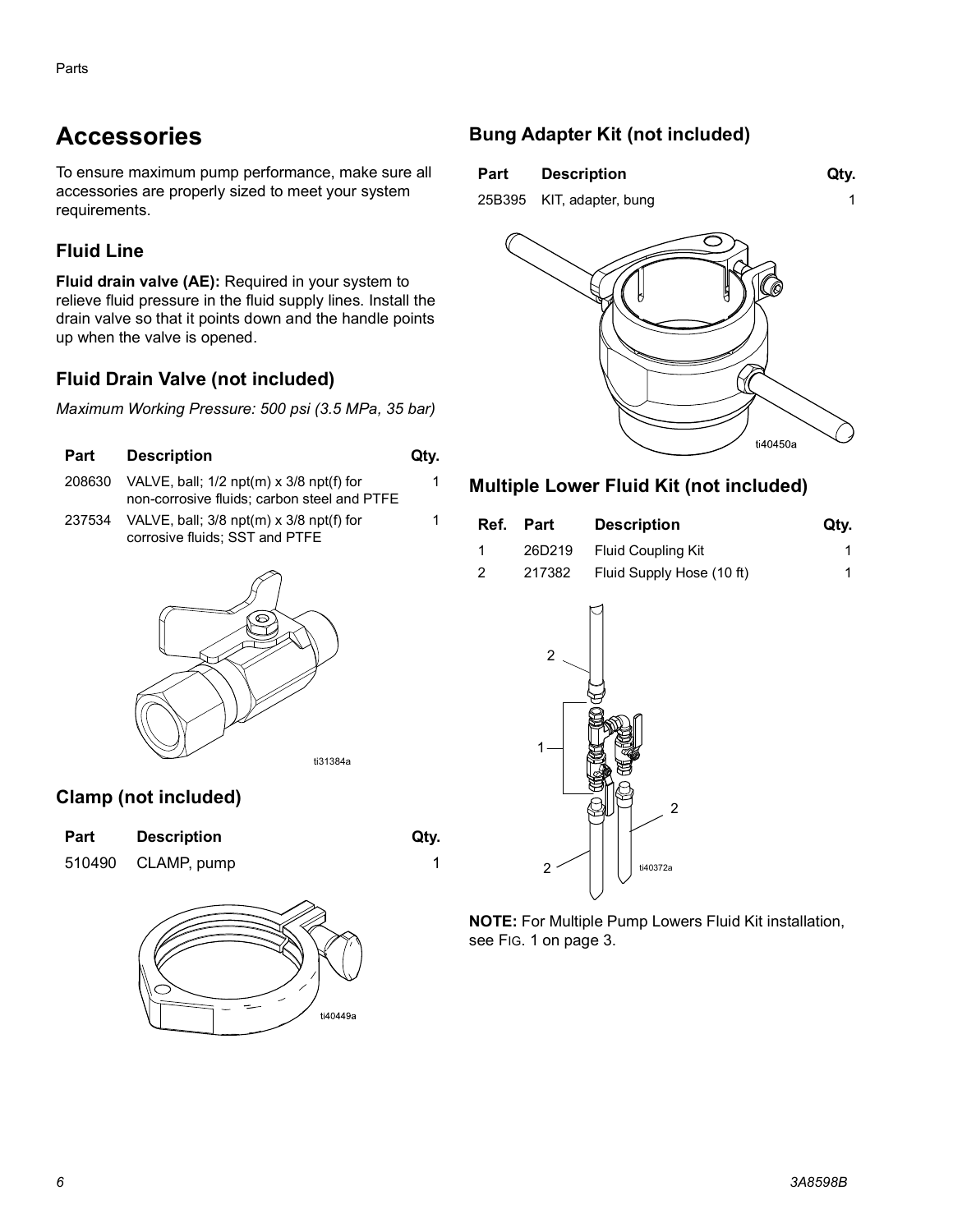#### **Swivel Fitting (not included)**

| <b>Part</b> | <b>Description</b> | Qty. |
|-------------|--------------------|------|
|-------------|--------------------|------|

157785 FITTING, swivel



#### **E1 Motor Kit with Power Cable (not included)**

| <b>Part</b> | <b>Description</b>                      | Qty. |
|-------------|-----------------------------------------|------|
|             | 25T322 KIT, motor, E1, with power cable |      |





**E1 Motor Kit without Power Cable (not included)**

Part Description **Qty.** 

26D009 KIT, motor, E1, without power cable 1



### **T4 Pneumatic Air Motor (not included)**

| Įty. | Ref. Description          | Qty. |
|------|---------------------------|------|
|      | 273294 KIT, air motor, T4 |      |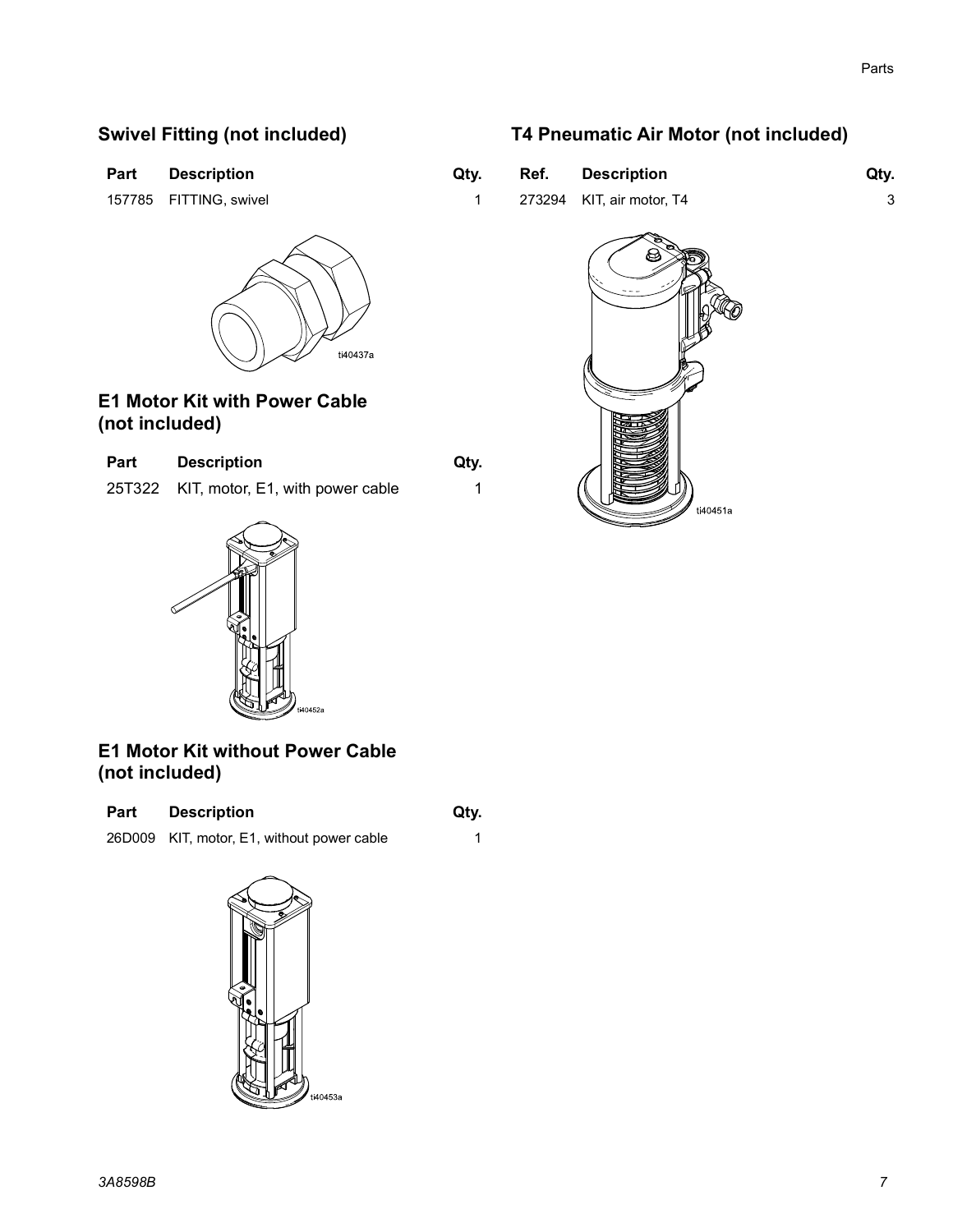## <span id="page-7-0"></span>**Dimensions**



|                     | Ref.   Dimension    | <b>Measurement</b> |
|---------------------|---------------------|--------------------|
| Overall Length<br>A |                     | 38.9 in. (98.8 cm) |
| Pump Length<br>B    |                     | 33.9 in. (86.1 cm) |
| AL                  | <b>Fluid Outlet</b> | $3/4$ in. npt(f)   |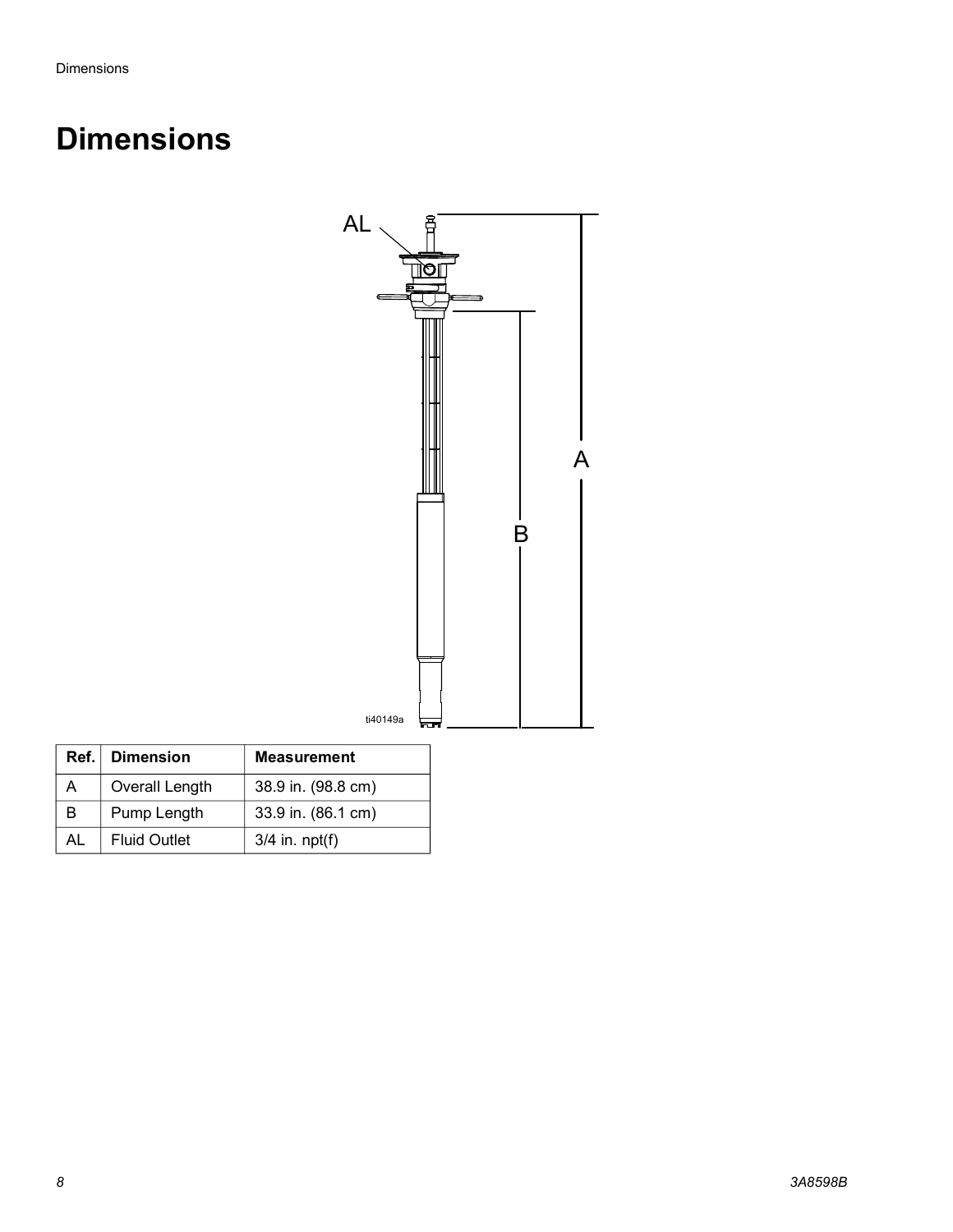### <span id="page-8-0"></span>**Technical Specifications**

| <b>ProConnect Pump Lower</b>                                                         |                                     |                    |
|--------------------------------------------------------------------------------------|-------------------------------------|--------------------|
|                                                                                      | US                                  | <b>Metric</b>      |
| Maximum fluid working pressure                                                       | 315 psi                             | 2.17 MPa, 21.7 bar |
| Maximum continuous outlet flow                                                       | $4.5$ gpm                           | 17.03 lpm          |
| Pump cycles per 1 gallon (3.8 liters)                                                | 30                                  |                    |
| Maximum recommended pump speed for<br>continuous operation                           | $120$ cpm                           |                    |
| Volume per pump cycle                                                                | 0.034 gallons                       | 0.128 liters       |
| Maximum ambient operating temperature                                                | 120°F                               | $49^{\circ}$ C     |
| Maximum fluid temperature                                                            | $190^\circ$ F                       | 88° C              |
| <b>Inlet/Outlet Sizes</b>                                                            |                                     |                    |
| Fluid outlet size                                                                    | $3/4 - 14$ in. npt (f)              |                    |
| <b>Materials of Construction</b>                                                     |                                     |                    |
| Wetted materials on 273295                                                           | Carbon steel, stainless steel, PTFE |                    |
| Weight                                                                               |                                     |                    |
| All models                                                                           | 15.5 lb (7.0 kg)                    |                    |
| <b>Notes</b>                                                                         |                                     |                    |
| All trademarks or registered trademarks are the property of their respective owners. |                                     |                    |

# <span id="page-8-1"></span>**Recycling and Disposal**

### <span id="page-8-2"></span>**End of Product Life**

At the end of a product's useful life, recycle it in a responsible manner.

## <span id="page-8-3"></span>**California Proposition 65**

### **CALIFORNIA RESIDENTS**

**M** WARNING: Cancer and reproductive harm – www.P65warnings.ca.gov.